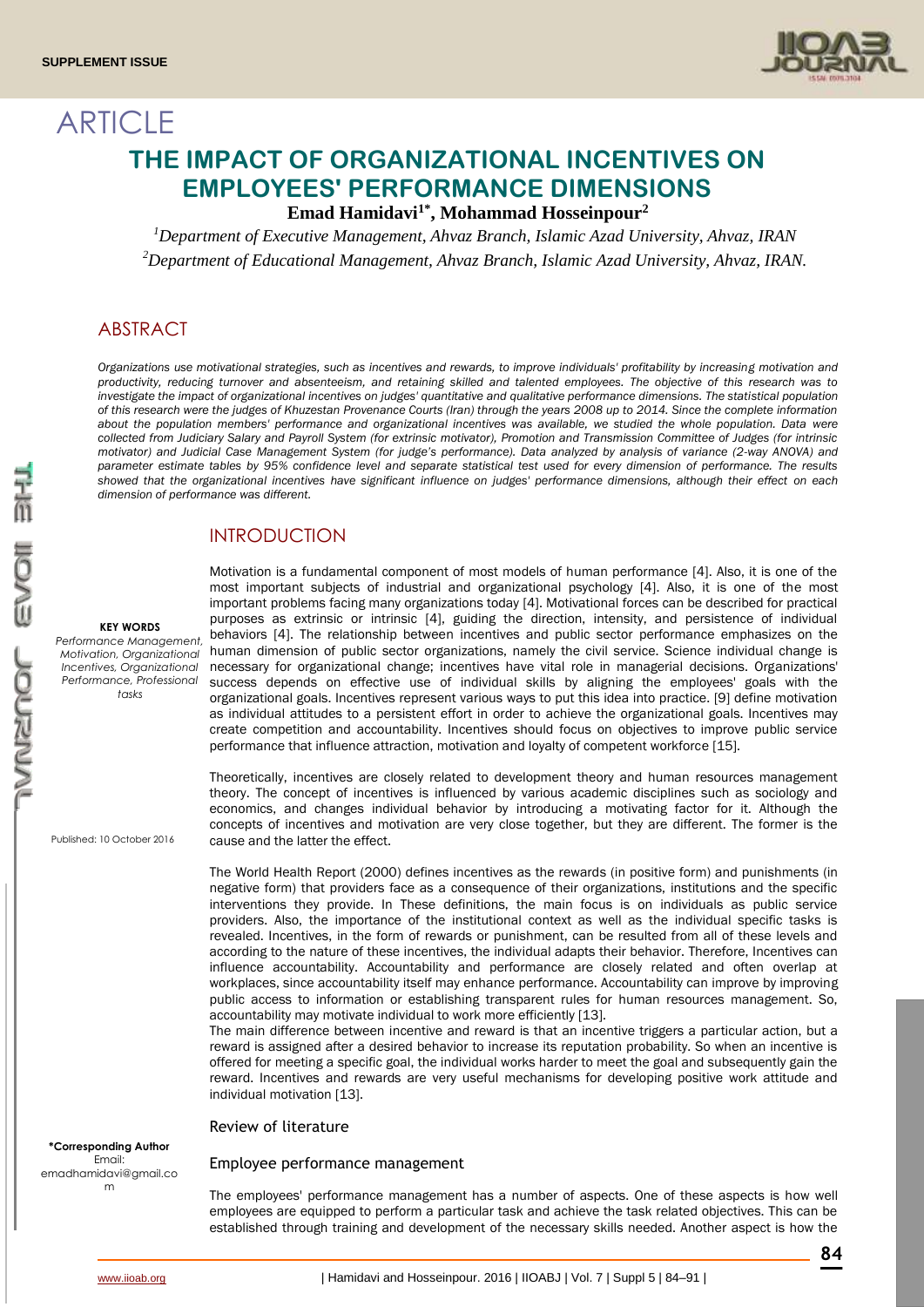

management process of performance is carried out [8]. Apart from training and the actual execution of duty, there is appraisal - an evaluation process at the end of a predetermined period - in order to determine how best an employee has met the set targets given the opportunities that were available. Another aspect of staff performance is the reward system where employees are rewarded according to how well they have achieved their performance objectives [8]. Then, management needs to verify the appraisal results and doing corrective proceedings to eliminate the weaknesses of low-performance level employees. One of the aims of this process is to get the best out of employee abilities. [4] pointed out that appraisal should not only be used as a way of establishing how much one has achieved the objectives, but also as a way of getting information on what needs to be done in order to help the employee achieve the best they can in their performance. According to [9], employees' performance should be a responsibility of not only the manager but of every other person sharing the same interest in the objectives of the organization. The manager advocates an employment culture that nurtures performance management techniques among all the employees, not among managers alone. staff performance is to get the best out of their abilities.

## Performance dimensions

Performance dimensions are investigated by many researchers. Each research considered different dimensions, according to proficiency and conditions of studied organizations. [7], Richardson and Gordon (1980) considered quantitative and qualitative dimensions. [11] defined four dimensions for performance as process, people, culture and system. In order to determinate the maturity and effectiveness of performance management systems, [18] developed the Improvement System Assessment Tool (ISAT), which contains four scoring dimensions: Araujo and Martins approach that determines the development process of performance management system; deployment that assesses the standards development and implementation; study that assesses data collection, usage and communication; and refinement that assesses the performance management system improvement. Morin, Savoie and Beaudin developed a model around four perspectives: economic efficiency, the human resources value, validation against external groups and continuity of the organization [7].

There are various perspectives for studying performance, adopted by researchers. Generally, three different perspectives can be distinguished among these researches:

(1) Individual differences perspective which searches for individual characteristics, such as personality and general mental ability, as sources for variation in performance. It's main focus of this perspective is on performance differences between individuals and trying to identify the underlying factors, and tries to answer to this question: Which individuals perform best? Its main idea is that differences in performance between individuals can be explained by individual differences in their abilities, like motivation and personality. Campbell described the performance essential components as a function of three determinants (1) declarative knowledge, that includes knowledge about principles, facts and goals (2) procedural knowledge and skills, that include physical and cognitive, interpersonal, and self-management skills, and (3) motivation, that contains choice to perform, level and persistence of effort. In addition, [13] stated that cognitive ability variables influence task knowledge, task habits, and task skills.

(2) Situational perspective which concentrates on situational aspects as impediments and facilitators for performance, focuses on the individuals' environment factors in which stimulates and support or hinder performance. The main question of this perspective is: In which situations do individuals perform best? This perspective includes approaches which concentrate on workplace factors and specific motivational approaches, or approaches which focus on reward systems and perceptions of equity and fairness as important factors that influence individual performance [1,9]. Most of leadership researches can be subsumed under this perspective. So, the environmental constraints are the major situational predictors of employee performance and are classified in two categories: those who focus on situational factors enhance and facilitate performance, and those who attend to situational factors which impede performance.

(3) Performance regulation perspective which describes the process of performance. This perspective is different from previous perspectives. It doesn't focus on individual or situational performance predictors. Instead, this perspective focuses on the performance process as an action process concept. Its core questions are: 'How does the performance process seem?' and "What is happening during individual performance?" One of the most important objectives of researches in this area is to identify what distinguishes individuals at different performance levels (Ericsson &Smith, 1991). These researches focus on process characteristics of the task accomplishment process, in order to find differences between moderate and high performers on a specific task.

These perspectives are not mutually exclusive and they can complete each other when they are put into practice. For example, many researches showed that motivation is an essential performance factor. Motivational constructs related to performance can be partly subsumed under the individual differences perspectives as need for achievement, partly under the situational perspectives as extrinsic rewards, and partly under the performance regulation perspective as goal setting.

The discussed perspectives represent different performance approaches. However, researchers often use a combination of two or more approaches to explain performance. Despite of researchers' efforts to find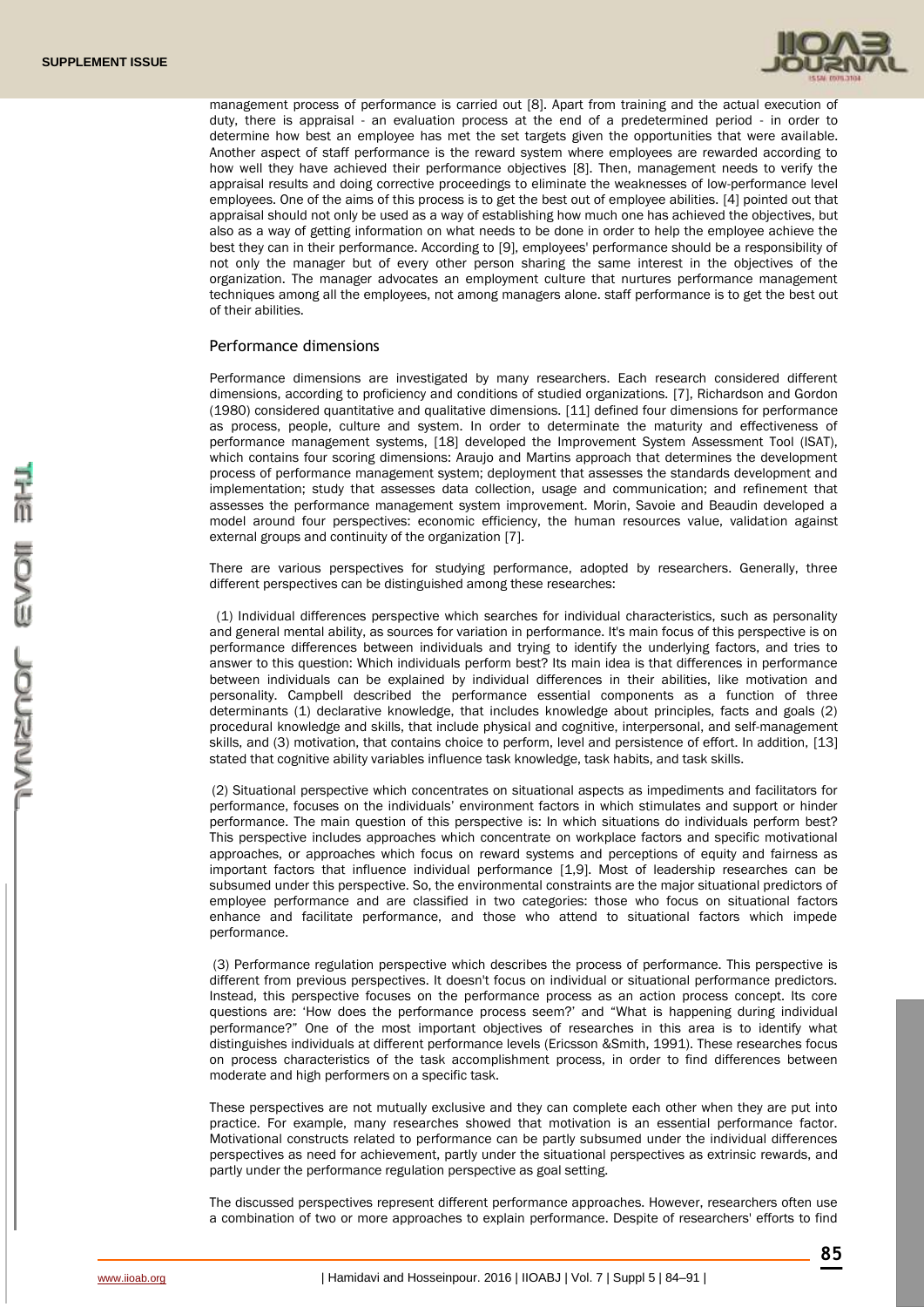

and describe a perfect performance model, a comprehensive model which integrates all the various performance perspectives is still missing. The role of individual and situational variables in the performance process is unclear. So, developing a model which combines the individual differences and situational perspectives with the performance regulation perspective should specify how cognitive ability and motivational factors are in interaction with situational variables.

## Motivation and incentives

In [16], motivation defined as moving or persuading to act for satisfying a need. In [2] motivation defined as a set of process concerned with a kind of force that directs individual behavior towards achieving some specific goals. Many researchers have expressed motivation is goal directed behavior [12]. Therefore, the role of managers is to guide employees towards achieving organizational objectives. So, it is very important for them to understand those psychological processes and undertakings that causes the stimulation, direction to desired behavior, determination and persistence of voluntary actions [13]. There are two types of motivation at the workplace: intrinsic motivation and extrinsic motivation [3]. This implies that jobrelated variables that influence individual motivation have extrinsic and intrinsic motivational value that drives employees to perform. Intrinsic and extrinsic motivations are not mutually exclusive and managers can individuals can motivate an individual intrinsically and extrinsically simultaneously.

Intrinsic motivation implies that motivation comes from within the individual, in other words, this type of motivation is self-generated. It comes from pleasure provided by the work itself. It values rewards gained through the task completion process, in spite of any external rewards [10]. When an individual motivates intrinsically, he/she will strive to satisfy the three psychological needs, like needs for, competence, relatedness, and autonomy. Such employees like to make decisions independently, recognition for good work, opportunities for advancement, a channel to express creativity, incline to do challenging and meaningful tasks which makes them feel a sense of accomplishment upon successful completion [6]. Extrinsic motivation comes from the pleasure of a reward or the pursuit of some external rewards to the task completion. External rewards come from outside an individual in exchange for task completion and not derived from the work itself. Extrinsic motivation consists of different types which are tangible monetary or non-monetary incentives such as gift certificates, vacation trips, pay rise, stock options, company banquets, wall plaques, movie tickets etc. Extrinsic motivation is caused by positive and negative incentives. These are more effective when people are in need [9]. While extrinsic rewards are effective tool for short-term gains [1]. Many researches show that employees who do not expect to receive extrinsic rewards have better performance than those who expect rewards [12]. Extrinsic rewards can be useful, especially when designed carefully.

Workplace motivation strategies such as incentives, rewards and recognition are commonly adopted by organizations to improve individual profitability by increasing productivity and motivation, reducing turnover and absenteeism, and retaining skilled and talented employees. Incentives can be classified in three categories: (1) Monetary incentives, which refer to financial rewards, such as bonuses, stock options, insurances, paid leave etc. (2) Tangible non-monetary incentives that involve the indirect payments such as garments, gift cards, watches, etc. and (3) Intangible non-monetary incentives that include the use social rewards and task-related rewards [17].

Incentive programs can increase the level of employees' engagement. Incentive programs can be a combination of the organizations' attraction and recalling strategies. It is pointed out that long-term incentive programs can influence the individual performance more than short-term incentive programs. Extrinsic rewards may not influence individual motivation more than intrinsic rewards; researches show that employees who are rewarded for exceeding targets are interested in devoting more time and effort to a task which leads to satisfaction. Incentives have high influence on employees' motivation and increase their loyalty [5].

An incentive is a tool used to change the human behavior. Promotion of individual performance is the main objective of this change. The various definitions of incentives tend to emphasize different complementary aspects of the concept depending on the theoretical approach and its empirical implications. [Fig.1] shows the conceptual framework if this research.



**Fig. 1:** Research conceptual model (Author, 2015)

**……………………………………………………………………………………………………………………**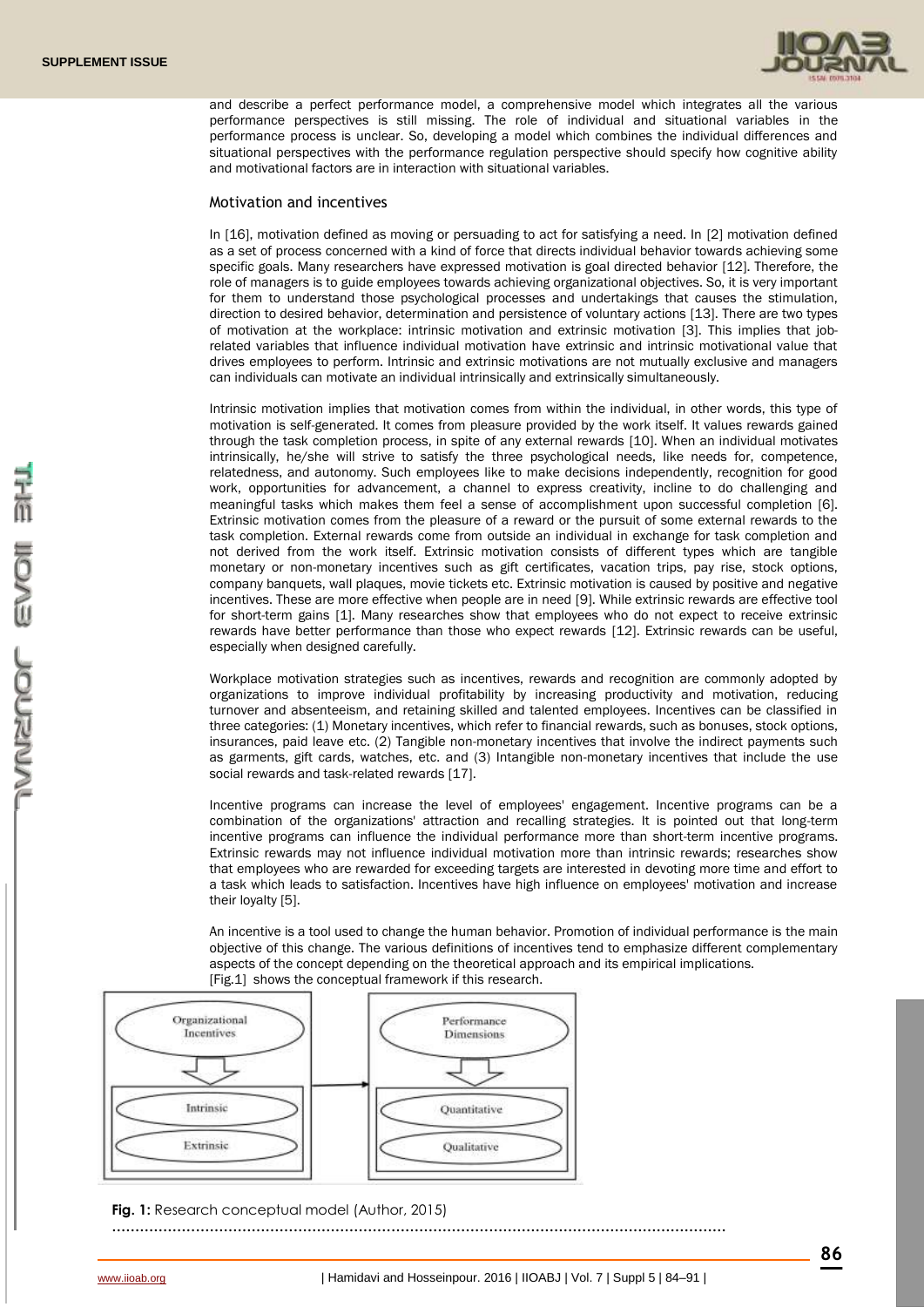

# MATERIALS AND METHODS

## Research hypothesis

The main hypothesis of this paper is defined as: Organizational incentives have significant impact on judges' performance dimensions. The sub-Hypothesis are defined as below:

H1: Intrinsic organizational incentives have significant impact on judges' performance dimensions. H2: Extrinsic organizational incentives have significant impact on judges' performance dimensions.

#### Statistical population

The case study we present refers to the Khuzestan Provenance Courts (Iran) through the years of 2008 up to 2014. The number of judges in this study was variable from 146 in year 2008 to 171 in year 2014. All of them were male, and had B.A or M.A degree in law. Their age was 37 to 52 years old. Also, their work experience was 8 to 18 years and 36.8% to 73.4% were non-native, based on each year of our investigation.

#### Dependent and independent variables

In this research, the dependent variables are organizational incentives, which contains intrinsic and extrinsic incentives. The intrinsic incentive indicator is Judges' grade, that is used for their promotion and transmission to other provenances. This factor is a function of age, education, race and the number of cases processed by the judge. Since promotion and transmission does not increase judges' income, the only reason for their effort to increase their grade, is intrinsic motivation. For extrinsic incentive, according to many researchers' focus on financial rewards and monetary incentives as the most important extrinsic motivator, we considered the judges' overtime payment as extrinsic motivation indicator. The dependent variables are employees' performance dimensions, which contain quantitative and qualitative dimensions. Quantitative performance dimension is defined as the number of legal cases processed by the court during the year. Qualitative performance dimension is defined as the accuracy of the judgment, which is measured by the share of decisions confirmed by a higher authority (Provenance Appeal Court).

#### Data and method

The information of organizational incentives was collected from Judiciary Salary and Payroll System (for extrinsic motivator) and Promotion and Transmission Committee of Judges (for intrinsic motivator). The information of judges' performance was extracted from Judicial Case Management System. Since the complete information about the population members' performance and organizational incentives was available, we studied the whole population. Analysis of variance (2-way ANOVA) and parameter estimate table by 95% confidence level used for data analysis and a separate statistical test used for every dimension of performance. All data analysis was done by SPSS version 22.

## RESULTS

This section presents the results of data analysis and findings. At first, the analysis of variance (ANOVA) used to examine the significance of research data model. Quantitative and qualitative dimensions tested separately. Since significance value of the model was less than 0.05 (p<0.05) in all years of the study for both qualitative and quantitative dimensions, it is concluded that the model in significant [Table 1] and [Table 2]. For choosing the appropriate data analysis method, the normality of data tested by Kolmogorov-Smirnov test. This test was not significant (p>0.05), so we used a parametric method, 2-Way ANOVA for data analysis [Table 3] and [Table 4].

| year | <b>Sum of Squares</b> | Df | <b>Mean Square</b> | F        | R Squared | .Sig  |
|------|-----------------------|----|--------------------|----------|-----------|-------|
| 2008 | 4418.888              | 6  | 736.481            | 2668.184 | 0.991     | 0.000 |
| 2009 | 3410.588              | 6  | 568.431            | 2204.181 | 0.989     | 0.000 |
| 2010 | 3225.699              | 6  | 537.617            | 1843.730 | 0.987     | 0.000 |
| 2011 | 4740.373              | 6  | 790.062            | 930.631  | 0.974     | 0.000 |
| 2012 | 3456.359              | 6  | 576.060            | 2881.409 | 0.991     | 0.000 |
| 2013 | 3861.473              | 6  | 643.579            | 4806.442 | 0.995     | 0.000 |
| 2014 | 6435.021              | 6  | 1072.503           | 1500.610 | 0.982     | 0.000 |

**Table 1:** Analysis of variance for quantitative dimension of performance

**Table 2:** Analysis of variance for qualitative dimension of performance

| vear | Sum of<br>Squares | Df | <b>Mean</b><br><b>Square</b> | <b>R</b> Squared | .Sig |
|------|-------------------|----|------------------------------|------------------|------|
|      |                   |    |                              |                  |      |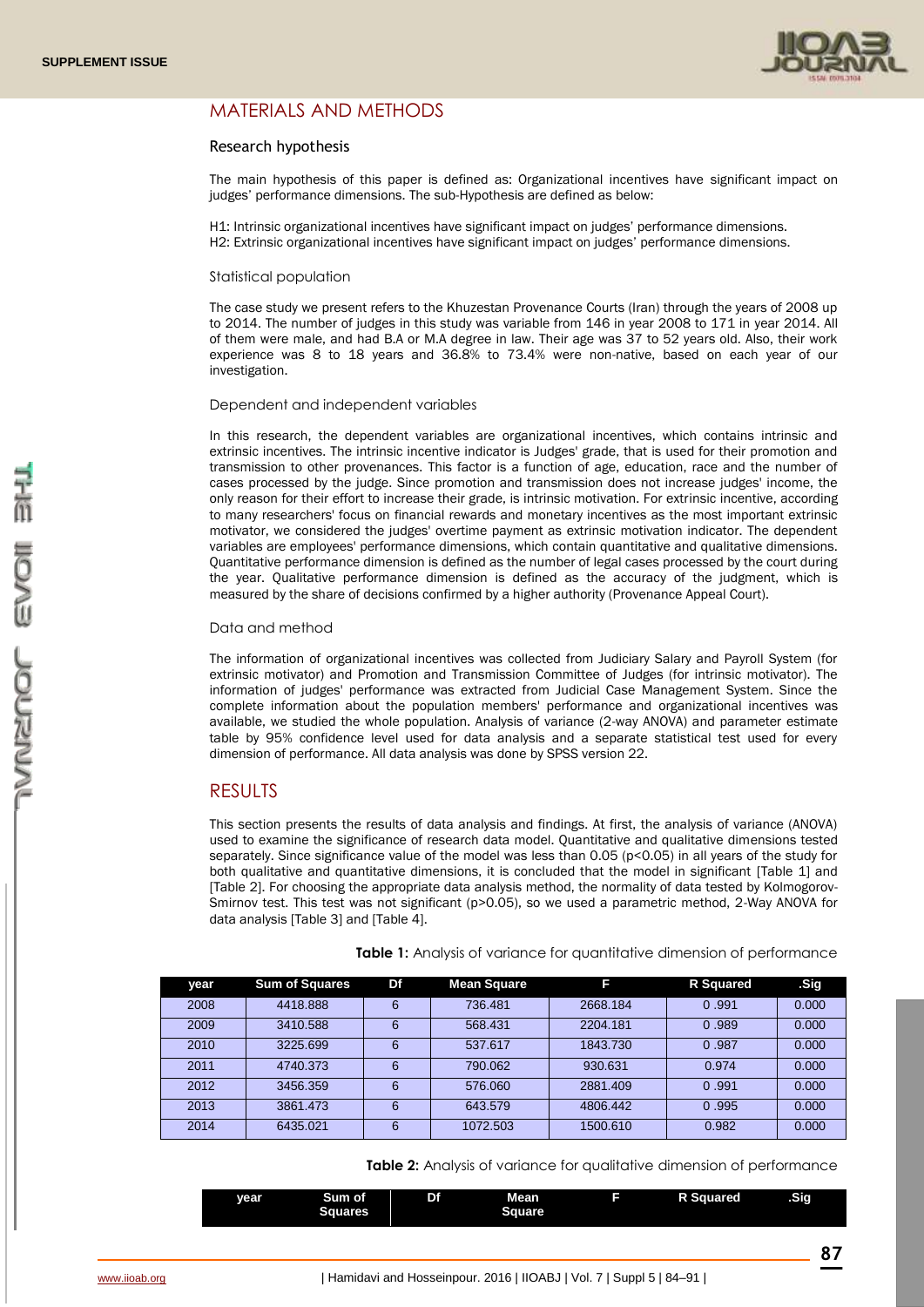| 2008 | 1944.621 | 6 | 324.103 | 10748.755 | 0.998 | 0.000 |
|------|----------|---|---------|-----------|-------|-------|
| 2009 | 2048.027 | 6 | 341.338 | 4693.964  | 0.995 | 0.000 |
| 2010 | 2603.929 | 6 | 433.988 | 3892.583  | 0.994 | 0.000 |
| 2011 | 2874.442 | 6 | 479.074 | 3679.934  | 0.993 | 0.000 |
| 2012 | 3249.917 | 6 | 541.653 | 1733.939  | 0.986 | 0.000 |
| 2013 | 2998.556 | 6 | 499.759 | 2278.570  | 0.989 | 0.000 |
| 2014 | 3490.736 | 6 | 581.789 | 521.424   | 0.950 | 0.000 |

**Table 3:** Kolmogorov-Smirnov test for quantitative dimension of performance

| year | <b>Statistic</b> | Df  | .Sig  |
|------|------------------|-----|-------|
|      |                  |     |       |
| 2008 | 0.766            | 146 | 0.512 |
| 2009 | 0.729            | 155 | 0.665 |
| 2010 | 0.412            | 155 | 0.635 |
| 2011 | 0.113            | 156 | 0.816 |
| 2012 | 0.735            | 158 | 0.565 |
| 2013 | 0.856            | 165 | 0.435 |
| 2014 | 0.818            | 171 | 0.443 |

**Table 4:** Kolmogorov-Smirnov test for qualitative dimension of performance

| year | <b>Statistic</b> | Df  | .Sig  |
|------|------------------|-----|-------|
|      |                  |     |       |
| 2008 | 0.845            | 146 | 0.405 |
| 2009 | 0.357            | 155 | 0.111 |
| 2010 | 0.503            | 155 | 0.870 |
| 2011 | 0.722            | 156 | 0.416 |
| 2012 | 0.930            | 158 | 0.735 |
| 2013 | 0.910            | 165 | 0.829 |
| 2014 | 0.769            | 171 | 0.509 |

H1: Intrinsic organizational incentives have significant impact on judges' performance dimensions.

For measuring the influence of organizational intrinsic motivator on performance we used 2-Way ANOVA test for each dimension separately, based on the years of investigation. The significance value for each dimension was less than 0.05 (p<0.05), so the organizational intrinsic motivator has significant influence on performance dimensions. For determining that the influence is the positive or negative, we referred to the Parameter Estimate table. The B factor for quantitative dimension was positive in all years of investigation, so it can be resulted by 95 percent confident that the organizational intrinsic motivator has significant and positive influence on quantitative dimension of performance. Also, the B factor for qualitative dimension was positive in all years of investigation, so it can be resulted by 95 percent confident that the organizational intrinsic motivator has significant and positive influence on qualitative dimension of performance. [Tables 5 through 8] show the results.

**Table 5:** Way ANOVA test to examine the influence of organizational intrinsic motivator on quantitative dimension of performance

| vear | <b>Sum of Squares</b> | Df | <b>Mean Square</b> | F        | .Sig  |
|------|-----------------------|----|--------------------|----------|-------|
| 2008 | 3539.187              |    | 3539.187           | 658,602  | 0.000 |
| 2009 | 3337.060              |    | 3337.060           | 1545.228 | 0.000 |
| 2010 | 3833.157              |    | 3833.157           | 743.092  | 0.000 |
| 2011 | 3981.634              |    | 3981.634           | 4557.859 | 0.000 |
| 2012 | 3907.227              |    | 3907.227           | 2609.308 | 0.000 |
| 2013 | 4191.185              |    | 4191.185           | 1881.700 | 0.000 |
| 2014 | 4398.395              |    | 4398.395           | 723.888  | 0.000 |

**Table 6:** Parameter-estimate table to examine the influence of organizational intrinsic motivator on quantitative dimension of performance

| year | в     | <b>Std. Error</b> | t      | .Sig  |
|------|-------|-------------------|--------|-------|
|      |       |                   |        |       |
| 2008 | 0.018 | 0.001             | 25.663 | 0.000 |
| 2009 | 0.015 | 0.000             | 39,309 | 0.000 |
| 2010 | 0.017 | 0.001             | 27.260 | 0.000 |
| 2011 | 0.017 | 0.000             | 67.512 | 0.000 |
| 2012 | 0.015 | 0.000             | 51.081 | 0.000 |
| 2013 | 0.015 | 0.000             | 43.379 | 0.000 |
| 2014 | 0.011 | 0.000             | 26.905 | 0.000 |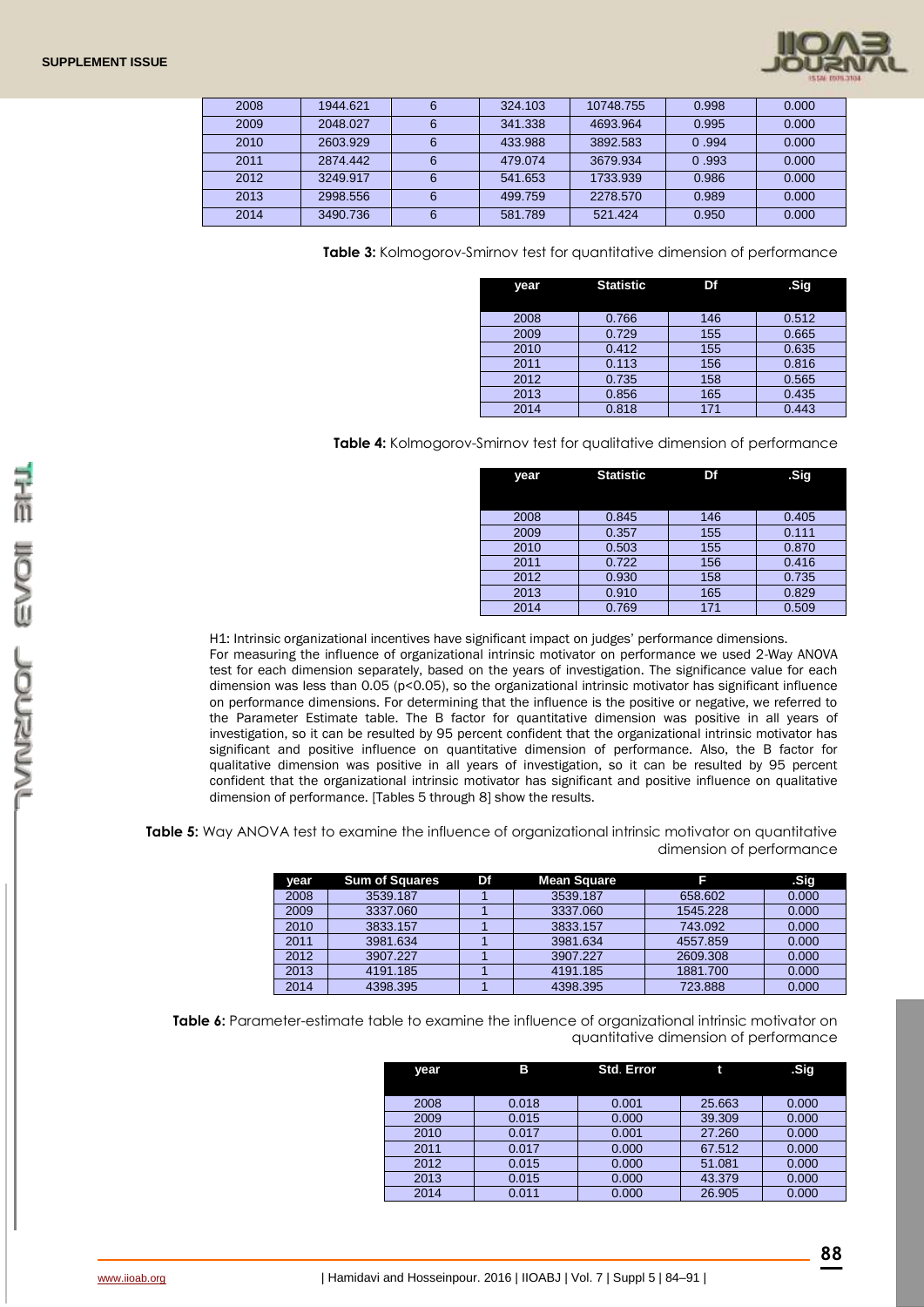

**Table 7:** 2-way ANOVA test to examine the influence of organizational intrinsic motivator on qualitative dimension of performance

| year | Sum of<br><b>Squares</b> | Df | Mean<br><b>Square</b> | ß        | .Sig  |
|------|--------------------------|----|-----------------------|----------|-------|
| 2008 | 1404.700                 |    | 1404.700              | 371.756  | 0.000 |
| 2009 | 1659.619                 |    | 1659.619              | 636.124  | 0.000 |
| 2010 | 2051.138                 |    | 2051.138              | 551.253  | 0.000 |
| 2011 | 2520.057                 |    | 2520.057              | 1038.274 | 0.000 |
| 2012 | 2878.809                 |    | 2878.809              | 1073.676 | 0.000 |
| 2013 | 2796.079                 |    | 2796.079              | 1921.979 | 0.000 |
| 2014 | 2751.686                 |    | 2751.686              | 504.357  | 0.000 |

**Table 8:** Parameter-estimate table to examine the influence of organizational intrinsic motivator on qualitative dimension of performance

| year | в     | <b>Std. Error</b> | t      | .Sig  |
|------|-------|-------------------|--------|-------|
| 2008 | 0.011 | 0.001             | 19.281 | 0.000 |
| 2009 | 0.010 | 0.000             | 25.221 | 0.000 |
| 2010 | 0.013 | 0.001             | 23.479 | 0.000 |
| 2011 | 0.014 | 0.000             | 32.222 | 0.000 |
| 2012 | 0.013 | 0.000             | 32.767 | 0.000 |
| 2013 | 0.012 | 0.000             | 43.840 | 0.000 |
| 2014 | 0.009 | 0.000             | 22.458 | 0.000 |

H2: Extrinsic organizational incentives have significant impact on judges' performance dimensions. To measure the influence of organizational extrinsic motivator on performance we used 2-Way ANOVA test for each dimension separately, based on the years of investigation. The significance value for each dimension was less than 0.05 ( $p$ <0.05), so the organizational extrinsic motivator has significant influence on performance dimensions. For determining that the influence is the positive or negative, we referred to the Parameter Estimate table. The B factor for quantitative dimension was positive in all years of investigation, so it can be resulted by 95 percent confident that the organizational intrinsic motivator has significant and positive influence on quantitative dimension of performance. On the other hand, the B factor for qualitative dimension was negative in all years of investigation, so it can be resulted by 95 percent confident that the organizational intrinsic motivator has significant and negative influence on qualitative dimension of performance. [Tables 9 through 12] show the results.

**Table 9:** 2-way ANOVA test for examine the influence of organizational extrinsic motivator on quantitative dimension of performance

| year | Sum of<br><b>Squares</b> | Df | <b>Mean Square</b> |         | .Sig  |  |
|------|--------------------------|----|--------------------|---------|-------|--|
| 2008 | 44.237                   |    | 44.237             | 27.041  | 0.000 |  |
| 2009 | 37.936                   |    | 37.936             | 43.586  | 0.000 |  |
| 2010 | 16.204                   |    | 16.204             | 22.276  | 0.000 |  |
| 2011 | 76.815                   |    | 76.815             | 134.156 | 0.000 |  |
| 2012 | 143.512                  |    | 143.512            | 217.115 | 0.000 |  |
| 2013 | 108.049                  |    | 108.049            | 137.672 | 0.000 |  |
| 2014 | 374.962                  |    | 374.962            | 158.904 | 0.000 |  |

**Table 10:** Parameter-estimate table to examine the influence of organizational extrinsic motivator on quantitative dimension of performance

| year | в         | <b>Std. Error</b> |        | .Sig  |
|------|-----------|-------------------|--------|-------|
|      |           |                   |        |       |
| 2008 | 4.969E-11 | 9.555E-12         | 5.200  | 0.000 |
| 2009 | 6.216E-10 | 9.416E-11         | 6.602  | 0.000 |
| 2010 | 5.097E-10 | 1.080E-10         | 4.720  | 0.000 |
| 2011 | 1.850E-10 | 1.597E-11         | 11.583 | 0.000 |
| 2012 | 2.373E-10 | 1.611E-11         | 14.735 | 0.000 |
| 2013 | 2.301E-10 | 1.961E-11         | 11.733 | 0.000 |
| 2014 | 4.215E-10 | 3.344E-11         | 12.606 | 0.000 |

**Table 11:** 2-way ANOVA test to examine the influence of organizational extrinsic motivator on qualitative dimension of performance

| vear | Sum of<br><b>Squares</b> | Df - | <b>Mean Square</b> |        | .Sig  |
|------|--------------------------|------|--------------------|--------|-------|
| 2008 | 30.819                   |      | 30.819             | 10.679 | 0.001 |
| 2009 | 45.147                   |      | 45.147             | 18.846 | 0.000 |
| 2010 | 58.633                   |      | 58.633             | 43.534 | 0.000 |
| 2011 | 85.236                   |      | 85.236             | 26.245 | 0.000 |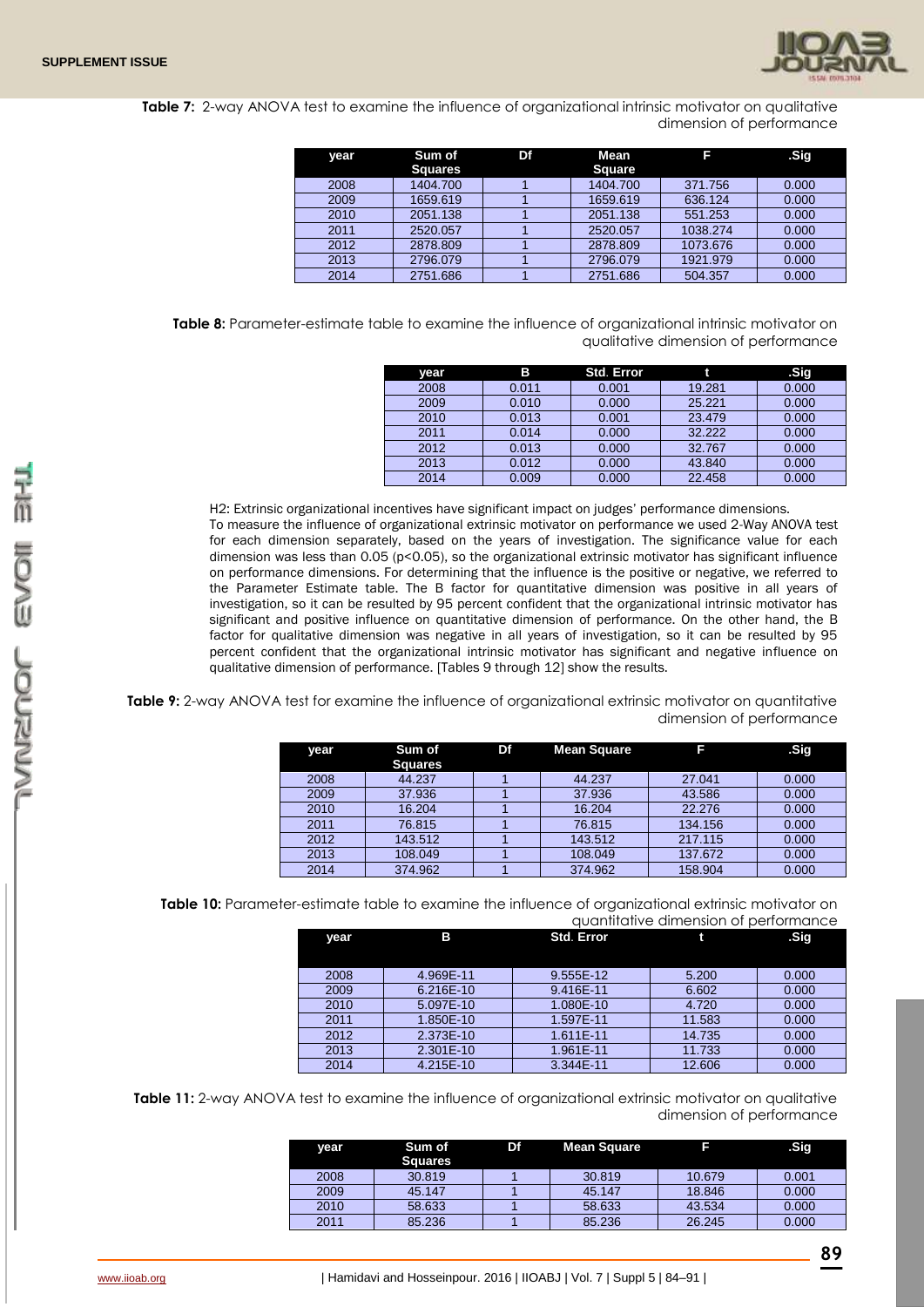

| 2012 | .426    | .426    | 2.697            | 0.000 |
|------|---------|---------|------------------|-------|
| 2013 | 12.927  | 12.927  | 2.041            | 0.001 |
| 2014 | 213.593 | 213.593 | .130<br>ົາ<br>J1 | 0.000 |

**Table 12 :**Parameter-estimate table to examine the influence of organizational extrinsic motivator on qualitative dimension of performance

| year | в              | Std. Error |          | .Sig  |
|------|----------------|------------|----------|-------|
| 2008 | $-4.147E - 11$ | 1.269E-11  | $-3.268$ | 0.001 |
| 2009 | $-6.781E-10$   | 1.562E-10  | $-4.341$ | 0.000 |
| 2010 | $-9.695E - 10$ | 1.469E-10  | $-6.598$ | 0.000 |
| 2011 | $-1.949E - 10$ | 3.804E-11  | $-5.123$ | 0.000 |
| 2012 | $-4.168E - 11$ | 4.992E-11  | $-0.835$ | 0.004 |
| 2013 | $-7.958E - 11$ | 5.571E-11  | $-1.428$ | 0.001 |
| 2014 | $-3.181E - 10$ | 5.221E-11  | $-6.093$ | 0.000 |

## **DISCUSSION**

The aim of this research was to investigate the impact of organizational incentives on judges' performance dimensions. Research findings showed that organizational incentives have significant influence on performance dimensions. The organizational intrinsic motivator has significant and positive influence on both dimensions of performance. It means that in order to gain the higher grade for promotion and transferring to desired city, judges are worked harder and processed more cases in shorter time. Also, processing more cases has improved their intrinsic knowledge and quality of their work. On the other hand, the organizational extrinsic motivator has significant and negative influence on qualitative dimension of performance, but has significant and positive influence on quantitative dimension of performance. It means that the emphasize on overtime payments (as extrinsic motivator) is increased judges' efforts to process more cases, but their accuracy and quality of processing the cases decreased.

These results are in agreement with the result of [7] on Brazilian software development companies. They found that although financial recompense is an important component for motivating employees, but there are other factors that prompt employees to be motivated and influence their performance. In fact, several studies have reported that financial forms are not always the ones to be most recommended. In addition, findings of this research is in agreement with the result of [5]. They studied 600 researches and found that by implementing incentives carefully and controlling employees' performance step by step through the incentive programs, incentives can significantly increase individual performance. They also suggested that through using incentives 26% of qualitative performance was increased and quantitative performance was grown 21%, which reveals the importance of organizational incentives.

# **CONCLUSION**

The aim of this study was to find out the impact of organizational incentives on different dimensions of judges' performance. We considered quantitative and qualitative dimensions for individual performance. Since organizational incentives have significant impact on employee's performance, they ought to be emphasized in performance management. Depending on the type of work, they can influence the dimensions of organizational performance differently. In addition, incentives and organizational incentive programs can play a crucial role in motivating employees and promoting the levels of their performance. A number of recommendations can be made from the findings of this study.

Firstly, management should define appropriate dimensions for performance, according to the type of organization main activities. Then, performance appraisal would provide more clear and more accurate results for decision making. Secondly, as the results showed, emphasize on extrinsic motivators can affect intrinsic motivation negatively. While many researches showed that non-monetary incentives take precedence over monetary incentives, managers should focus on designing more intrinsically challenging task, fulfilled and contribute to long-term positive effect on employees' job performance.

CONFLICT OF INTEREST There is no conflict of interest.

ACKNOWLEDGEMENTS None

FINANCIAL DISCLOSURE None.

## **REFERENCES**

- [1] Adams JS. [1963] Towards an understanding of inequity. Journal of Abnormal and Social Psychology, 67: 422–436.
- [2] Baron JN. [1988] The employment relation as a social relation. Journal of the Japanies and international economy. 2(4): 492-525.